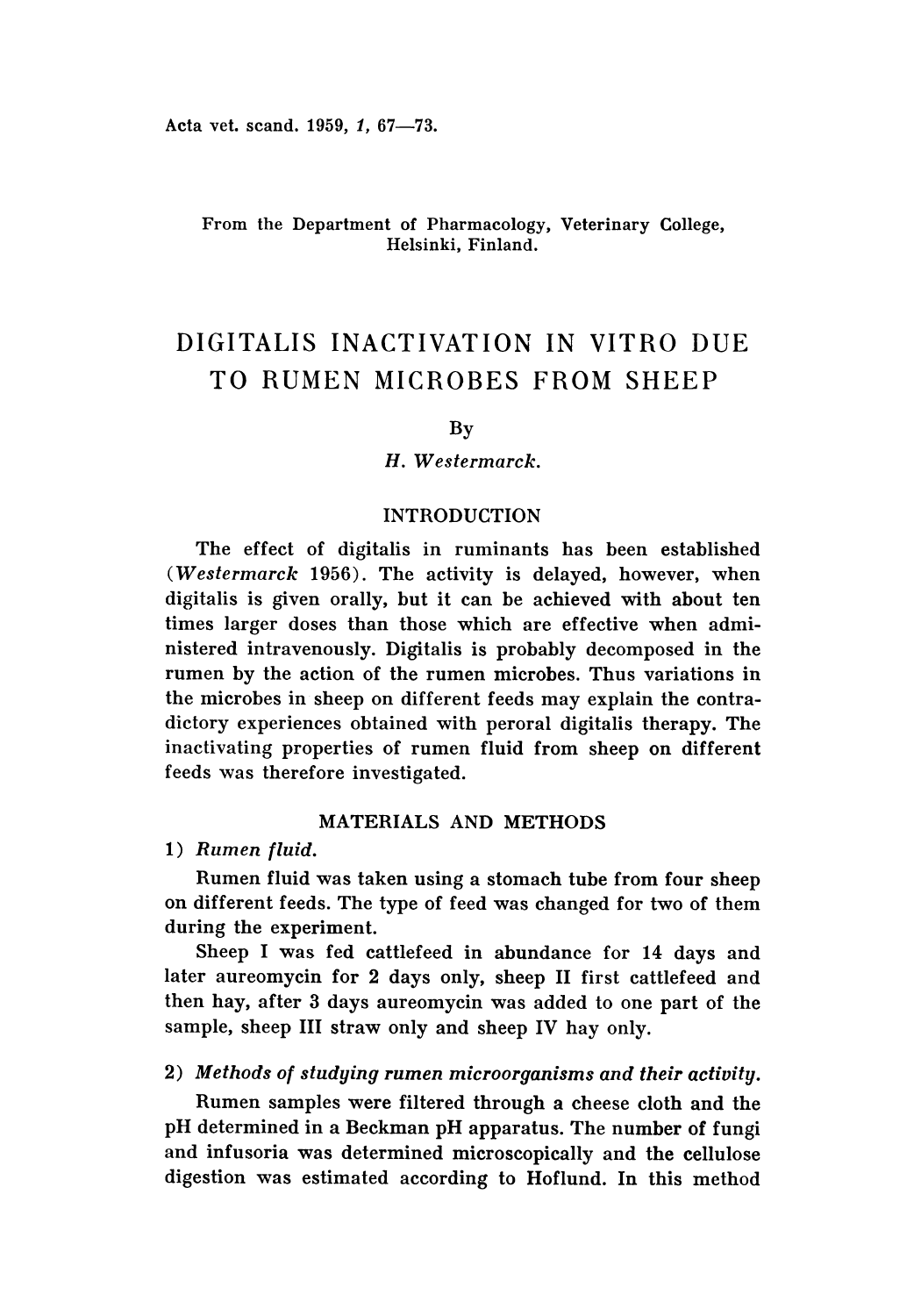the time when the rumen microbes of a sample kept at  $37^{\circ}$  C had digested through a cotton thread was considered the cellulose digestion time. Glucose fermentation was determined in a fermentation tube.

# *3) Preparation of digitalis-rumen fluid mixture.*

The rumen fluid was mixed with digitalis immediately after filtration. To each 100 ml. of rumen fluid 25 units of digitalis, in form of a concentrate, were added. The effect of one milliliter of the mixture obtained had an effect equal to 0.2 digitalis units of the 1936 standard.

The mixture was then centrifuged at 2000 rpm for half an hour and a part of the supernatant fluid was injected into four guinea pigs. The supernatant fluid containing digitalis was also incubated in anaerobic conditions at a constant temperature of 37 °C for 48 hours. Digitalis determinations were made at that time and in some cases at 24 and 72 hours too. The same guinea pigs test with 4 guinea pigs was used as performed with fresh digitalis-rumen fluid mixture directly after centrifuging.

Rumen fluid was also incubated without digitalis for 48 hours, 25 units of digitalis was then added and the mixture injected into guinea pigs. The incubated digitalis-rumen fluid mixture was also injected after 48 hours into guinea pigs. Digitalis-rumen fluid samples were stored deepfrozen too and injected after 48 hours into guinea pigs. For controlexperiments fresh centrifuged rumen fluid and digitalis in water solution, 25 units per 100 ml were used.

# *4) Guinea pig test.*

In the guinea pig test used for determination of the potency, the animals were anesthesized with urethane injected intraperitoneally in a 20  $\%$  solution in a dose of 1.75 g. per kg. body weight. This route of administration is considered to give more homogeneous results than the subcutaneous injection in which the activity varies according to the site of injection. The guinea pig falls asleep immediately after an intraperitoneal injection, thus also saving time. Every value in this investigation concerning the effect of digitalis, represents an average of four records.

AIItogether 130 guinea pigs were used in this experiment. The average weight was 453 g. and in no case was the weight more than 500 g. or less than 400 g.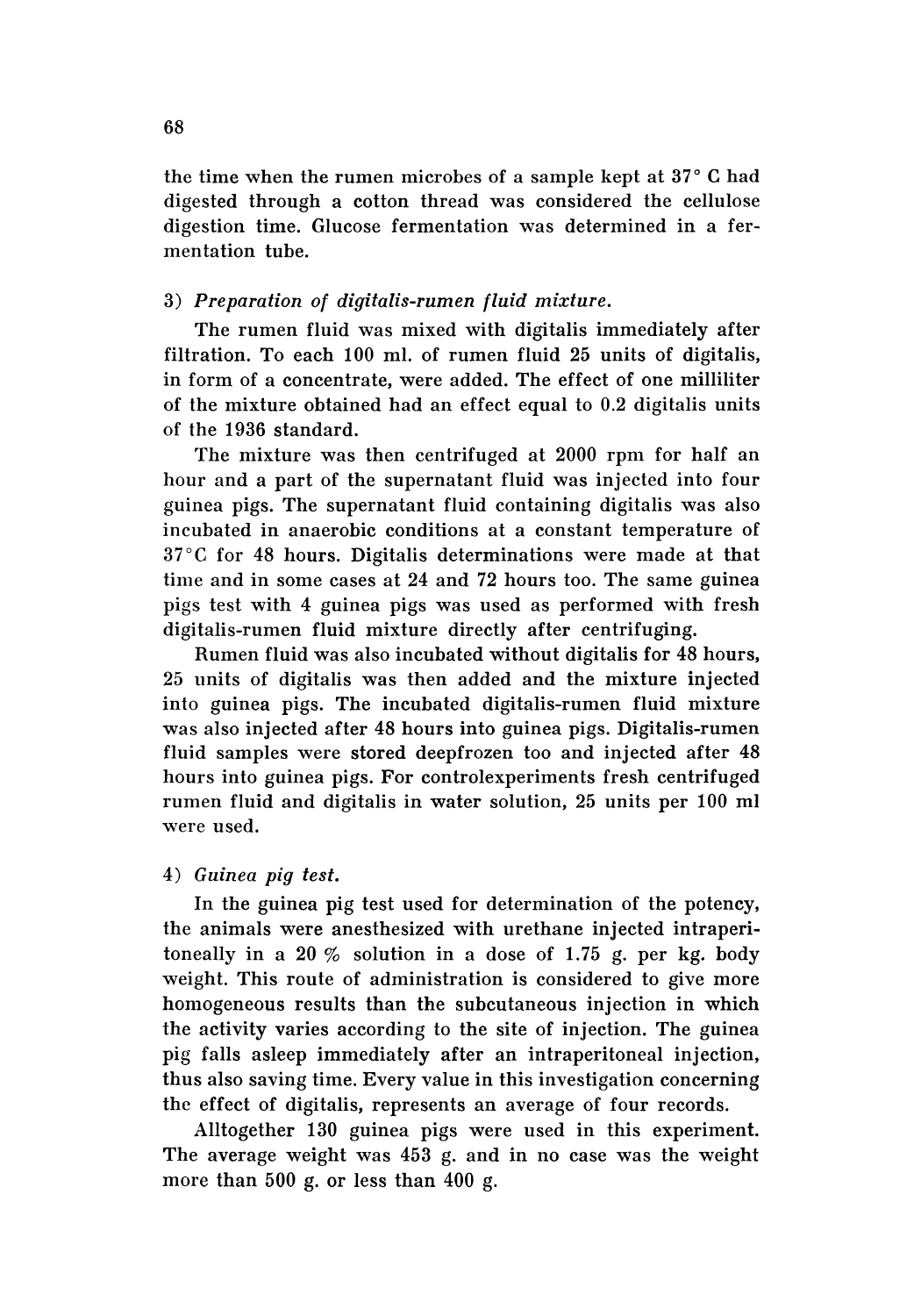#### *5) Apparatus.*

The digitalis determinations were made using the intravenous route. Injections were made intrajugularly using an injector which permitted an absolutely constant flow (in this case 0.4 ml. per minute). When the heart began to flutter, the speed was cut in half. The heart beat was watched during the whole determination through the opened thorax and artificial respiration was given all the time through a tracheal tube. The injection was started directly after opening of the thoracic cavity.

#### RESULTS

The difference between the amount of fluid immediately injected after digitalis being added to the fresh rumen fluid and the amount showing the potency of the incubated digitalis-rumen fluid is considered to be the loss in potency caused by rumen microbes. No significant difference was found between the results obtained when the digitalis-rumen fluid mixture containing 25 IV Digitalis per 100 ml. was injected directly after mixing and the results obtained when the same mixture had been stored for 48 hours in the deepfreeze. Thus digitalis cannot be considered to be linked to the food particles to any significant degree. When digitalis was added to fresh rumen fluid 0.57 ml. mixture was needed to kill 100 g. guinea pig and after being in the deepfreeze for 48 hours 0.59 ml. was lethal. In a second experiment 0.58 ml. was the average lethal dose and after deepfreezed 0.63 ml. killed 100 g. guinea pig. The results are practically the same.

When all the estimates of digitalis made from the rumen contents immediately after digitalis was added, i.e, from 32 records, the average lethal dose was 0.76 ml. per 100 g. of guinea pig instead of 0.82 ml. for the same amount of digitalis in water solution. Thus the toxic effect of rumen fluid was so small compared with that of digitalis that it can have no significance when the results of this investigation are evaluated.

No significant amount of digitalis was left in deposits as the lethal dose of rumen fluid alone is found to be about 4.35 ml. per 100 g. guinea pig, and of extracts made from the deposits of the rumen fluid-digitalis mixture  $4.1-4.9$  ml. Thus showing that practically no digitalis was left.

The units found on the basis of the lethal dose on guinea pigs were calculated and the results interpreted to correspond to the total original amount obtained by centrifuging. An estimate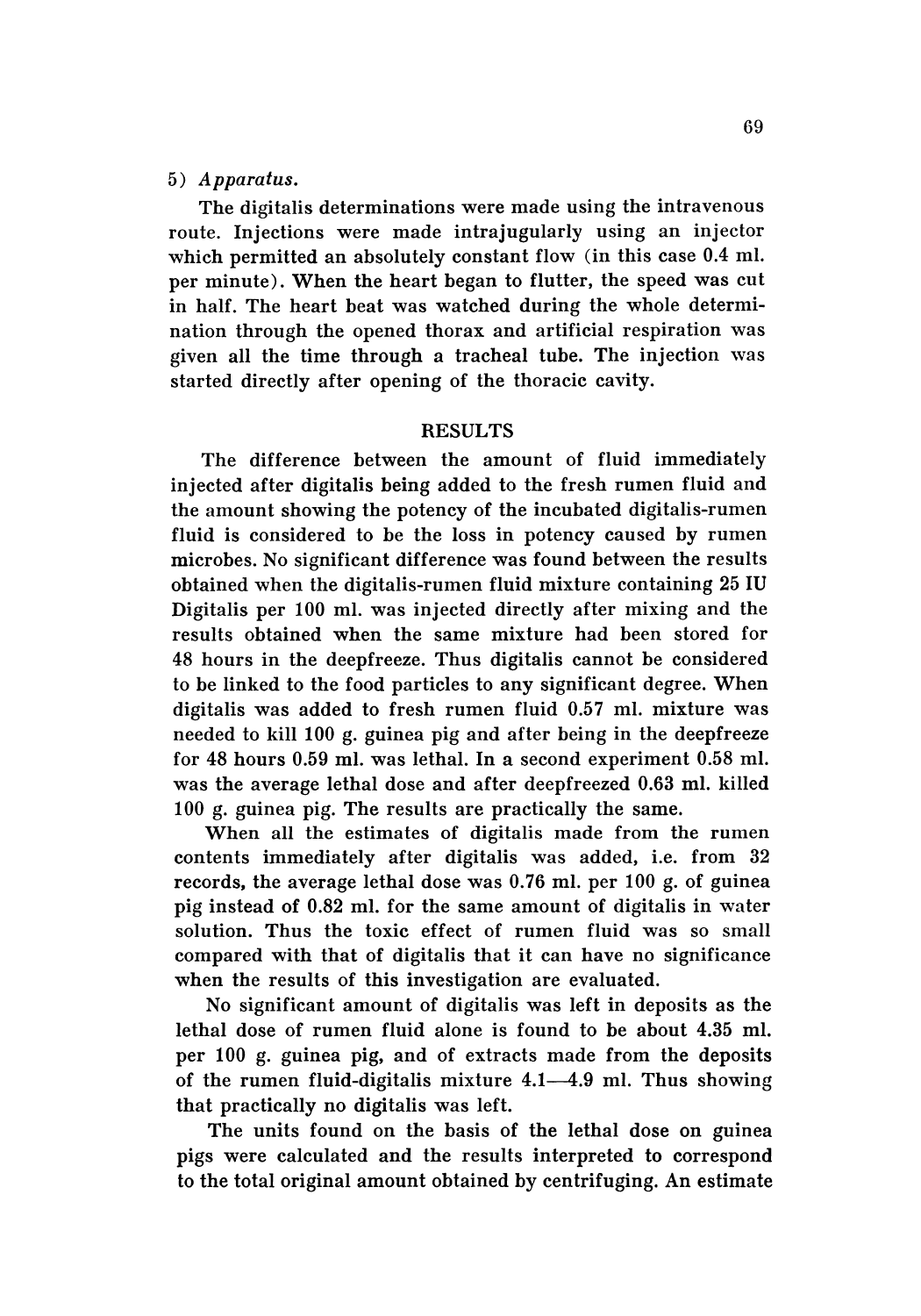shows that the sheep fed an abundance of cattle teed had a rumen fluid of which, when 20 units were added to 100 mI., altogether 19.6 units were recovered. From the sheep which had been given straw alone 19 out of 20 units were found to be active at the time of the first injection. The corresponding amount from the sheep fed aureomycin was 18 units of 20 added.

#### CONCLUSIONS AND DISCUSSION

Figures in Table I show that the inactivating properties varied in sheep on various feed. Digitalis was inactivated effectively by rumen fluid from the sheep which was fed cattlefeed in abundance, as the lethal dose decreased by 73.1 per cent or 0.32 units calculated per 100 g. body weight. This means that nearly 2.5 times more digitalis-rumen fluid mixture was needed after incubation for 48 hours to kill a guinea pig than when the digitalis was added to a rumen fluid immediately before injection. Aureomycin was also later fed to this sheep in a daily dose of 35 mg. per kg. body weight for two days. At that time the number of fungi and infusoria had decreased by 50 per cent and cellulolysis as well as fermentation had almost ceased. No large infusoria whatever were seen. This sheep became seriously ill but recovered after treatment with fresh fluid. Rumen samples taken when the sheep was ill did not inactivate digitalis at all. The lethal dose before incubation was 0.15 unit per 100 g. of guinea pig body weight and after storage 0.14 units. The rumen fluid, which was second in the effectiveness of inactivation was that taken from the sheep which was fed straw only. The toxicity of the digitalisrumen fluid mixture decreased then and 37.6 per cent of the digitalis added by 0.16 unit per 100 g. Rumen fluid taken from the sheep fed on hay only inactivated the digitalis to the same extent. Rumen fluid from a sheep fed hay and cattlefeed inactivated in 48 hours 20.6 per cent of the digitalis added. After 72 hours the toxicity had decreased further, when 25.0 per cent had been inactivated. If aureomycin was added to the digitalisrumen fluid mixture before incubation the inactivation was almost inhibited and after 48 hours only 4.3 per cent had been inactivated. This shows, however, that digitalis is truly inhibited by the activity of the aureomycin-sensitive microbes in the rumen fluid and that the decrease in the digitalis action is not caused by any linking to certain food particles, by proteins, or for other similar reasons.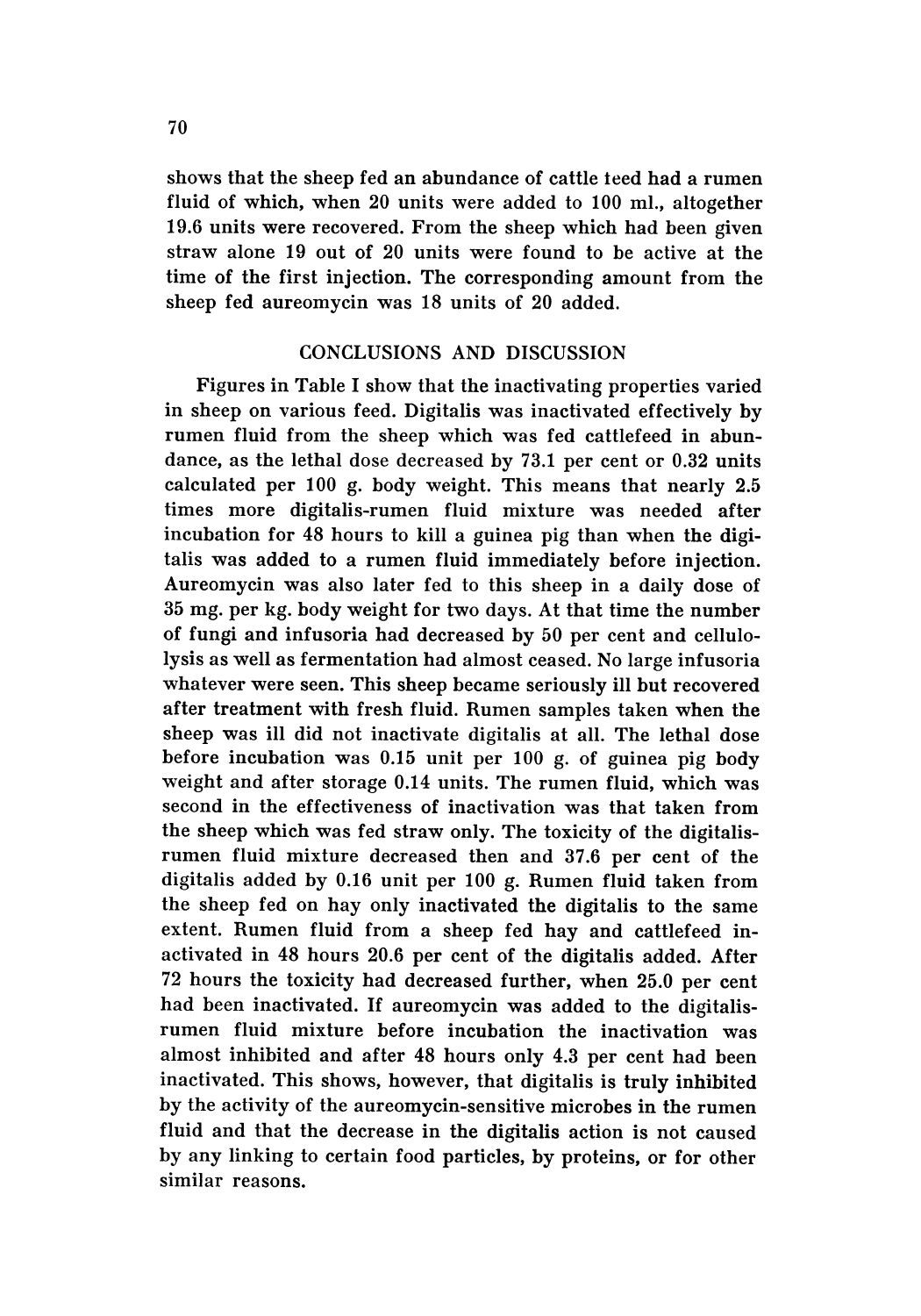| Feeding                     | Lethal effect Calcul- Digi-<br>in guinea<br>pigs per 100<br>gm. body<br>weight. ml.<br>digitalis-<br>rumen fluid 20 units<br>mixture<br>injected | ated di- dita-<br>gitalis lis in-<br>units activa-<br>recove- tion<br>red from in<br>inserted cent | per      | lose di- gasformation<br>gestion<br>hours | 30           | Cellu- Fermentation<br>per minutes<br>60<br>min min | Fungi<br>Infuso-<br>ries | pН  |
|-----------------------------|--------------------------------------------------------------------------------------------------------------------------------------------------|----------------------------------------------------------------------------------------------------|----------|-------------------------------------------|--------------|-----------------------------------------------------|--------------------------|-----|
| Sheep I                     |                                                                                                                                                  |                                                                                                    |          |                                           |              |                                                     |                          |     |
| Cattlefeed overfeeding      |                                                                                                                                                  |                                                                                                    |          |                                           |              |                                                     |                          |     |
| 14 days                     |                                                                                                                                                  |                                                                                                    |          |                                           |              |                                                     | $++(+)$                  | 7.5 |
| Initial value               | 1.10                                                                                                                                             | 19.6                                                                                               |          | 38                                        |              |                                                     | $++$                     |     |
| After 48 hours              | 2.71                                                                                                                                             |                                                                                                    |          |                                           |              |                                                     |                          |     |
| <b>Difference</b>           | 1.61                                                                                                                                             |                                                                                                    | 73.1     |                                           |              |                                                     |                          |     |
| Hay and cattlefeed          |                                                                                                                                                  |                                                                                                    |          |                                           |              |                                                     |                          |     |
| and Aureomycin 35 mg per    |                                                                                                                                                  |                                                                                                    |          |                                           |              |                                                     |                          |     |
| kgm fed to a sheep, during  |                                                                                                                                                  |                                                                                                    |          |                                           |              |                                                     |                          |     |
| 2 days                      |                                                                                                                                                  |                                                                                                    |          |                                           |              |                                                     | ┿                        |     |
| Initial value               | 0.75                                                                                                                                             | 18                                                                                                 |          | 72                                        | $\mathbf{2}$ | $\overline{\mathbf{4}}$                             | $+$                      | 7.5 |
| After 24 hours              | 0.77                                                                                                                                             |                                                                                                    |          |                                           |              |                                                     |                          |     |
| After 48 hours              | 0.71                                                                                                                                             |                                                                                                    |          |                                           |              |                                                     |                          |     |
| Difference                  | 0                                                                                                                                                |                                                                                                    | $\bf{0}$ |                                           |              |                                                     |                          |     |
|                             |                                                                                                                                                  |                                                                                                    |          |                                           |              |                                                     |                          |     |
| Sheep II                    |                                                                                                                                                  |                                                                                                    |          |                                           |              |                                                     |                          |     |
| Hay 3 days after cattlefeed |                                                                                                                                                  |                                                                                                    |          |                                           |              |                                                     | $+(+)$                   |     |
| Initial value               | 0.58                                                                                                                                             | 16                                                                                                 |          | 45                                        | 5            | 10                                                  | $+ + (+)$                | 7.5 |
| After 48 hours              | 0.82                                                                                                                                             |                                                                                                    |          |                                           |              |                                                     |                          |     |
| Difference                  | 0.24                                                                                                                                             |                                                                                                    | 20.6     |                                           |              |                                                     |                          |     |
| After 72 hours              | 0.87                                                                                                                                             |                                                                                                    |          |                                           |              |                                                     |                          |     |
| <b>Difference</b>           | 0.29                                                                                                                                             |                                                                                                    | 25       |                                           |              |                                                     |                          |     |
| Same sample but Aureomycin  |                                                                                                                                                  |                                                                                                    |          |                                           |              |                                                     |                          |     |
| 0.2 mg per ml added         |                                                                                                                                                  |                                                                                                    |          |                                           |              |                                                     |                          |     |
| Initial value               | 0.58                                                                                                                                             |                                                                                                    |          | 69                                        | 5            | 10                                                  |                          | 7.5 |
| After 48 hours              | 0.63                                                                                                                                             |                                                                                                    |          |                                           |              |                                                     |                          |     |
| Difference                  | 0.05                                                                                                                                             |                                                                                                    | 4.3      |                                           |              |                                                     |                          |     |
| Sheep III                   |                                                                                                                                                  |                                                                                                    |          |                                           |              |                                                     |                          |     |
| <b>Straw</b>                |                                                                                                                                                  |                                                                                                    |          |                                           |              |                                                     |                          |     |
| Initial value               | 1.09                                                                                                                                             | 19                                                                                                 |          | 36                                        |              |                                                     | ┿<br>$+(+)$              |     |
| After 48 hours              | 1.91                                                                                                                                             |                                                                                                    |          |                                           |              |                                                     |                          |     |
| <b>Difference</b>           | 0.82                                                                                                                                             |                                                                                                    | 37.6     |                                           |              |                                                     |                          |     |
|                             |                                                                                                                                                  |                                                                                                    |          |                                           |              |                                                     |                          |     |
| Sheep IV                    |                                                                                                                                                  |                                                                                                    |          |                                           |              |                                                     |                          |     |
| Hay                         |                                                                                                                                                  |                                                                                                    |          |                                           |              |                                                     | $+(+)$                   |     |
| Initial value               | 0.65                                                                                                                                             |                                                                                                    |          | 48                                        | 12           | 14                                                  | $+(+)$                   | 6.7 |
| After 48 hours              | 1.14                                                                                                                                             |                                                                                                    |          |                                           |              |                                                     |                          |     |
| <b>Difference</b>           | 0.49                                                                                                                                             |                                                                                                    | 37.6     |                                           |              |                                                     |                          |     |

**Table 1.** *Inactivation of digitalis in rumen fluid from sheep on different feeds.*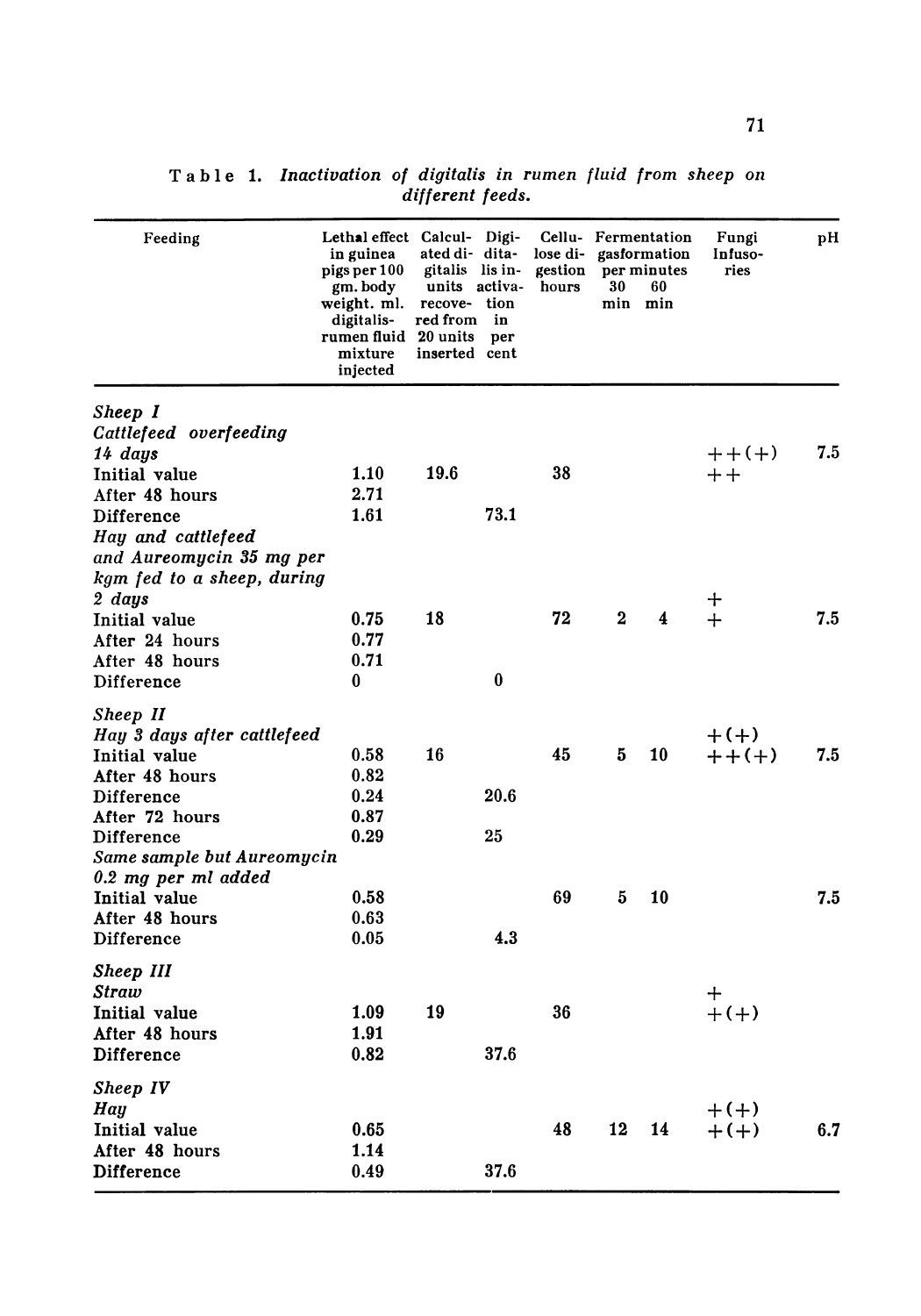It must be kept in mind, however that the rumen contents themselves also produce a toxic effect when injected intravenously into guinea pigs *(Dougherty* and *Cello)* 1952). Exhaustion leading to death when rumen contents are injected develops gradually, however, and manifests itself as a hemorrhagic diathesis, where as death due to digitalis or a digitalis-rumen fluid mixture is much more sudden.

## *Acknowledgements*

The writer wishes to express his thanks to Professor, M. D. Schmiterlöw for placing the facilities of the Dept. of Pharmacology, Royal Veterinary College, Stockholm, at my disposal for the main part of this work and to Professor, V. M. D. Hoflund of the Dept. of Bujatrics at the same College, for helpful advice and criticism concerning the evaluation of rumen activity.

This investigation was aided by a grant from the Finnish State.

#### **REFERENCES**

*Dougherty, R.* W. and *Cello, R. M.:* II Proc, 89th Ann. Meet. Amer. vet. med. Ass., 1952, 130-138.

*Westermarck, H.:* Zbl. Vetermarmed. 1956, 111, 8. p. 727/734.

#### SUMMARY

1) In an active rumen fluid  $37.6-73.1$  per cent digitalis is inactivated in 48 hours in vitro.

2) Rumen fluid from a sheep which was fed cattlefeed in abundance was the strongest inhibitor, but rumen fluid from sheep fed straw and hay were also very active. In the first case nearly 2.5 times more digitalis-rumen fluid mixture was needed after storage at 37°C for 48 hours to kill a guinea pig, than was the case when digitalis was mixed with rumen fluid immediately before injection. This means that 73.1 per cent of the digitalis amount added, had been inactivated.

3) Rumen fluid inactivated by aureomycin, which was either given to the sheep before the sample was taken or added to the rumen fluid sample, lost its capacity to inhibit digitalis activity.

4) The digitalis inactivation power of a rumen fluid is correlated to the activity of the rumen microbes.